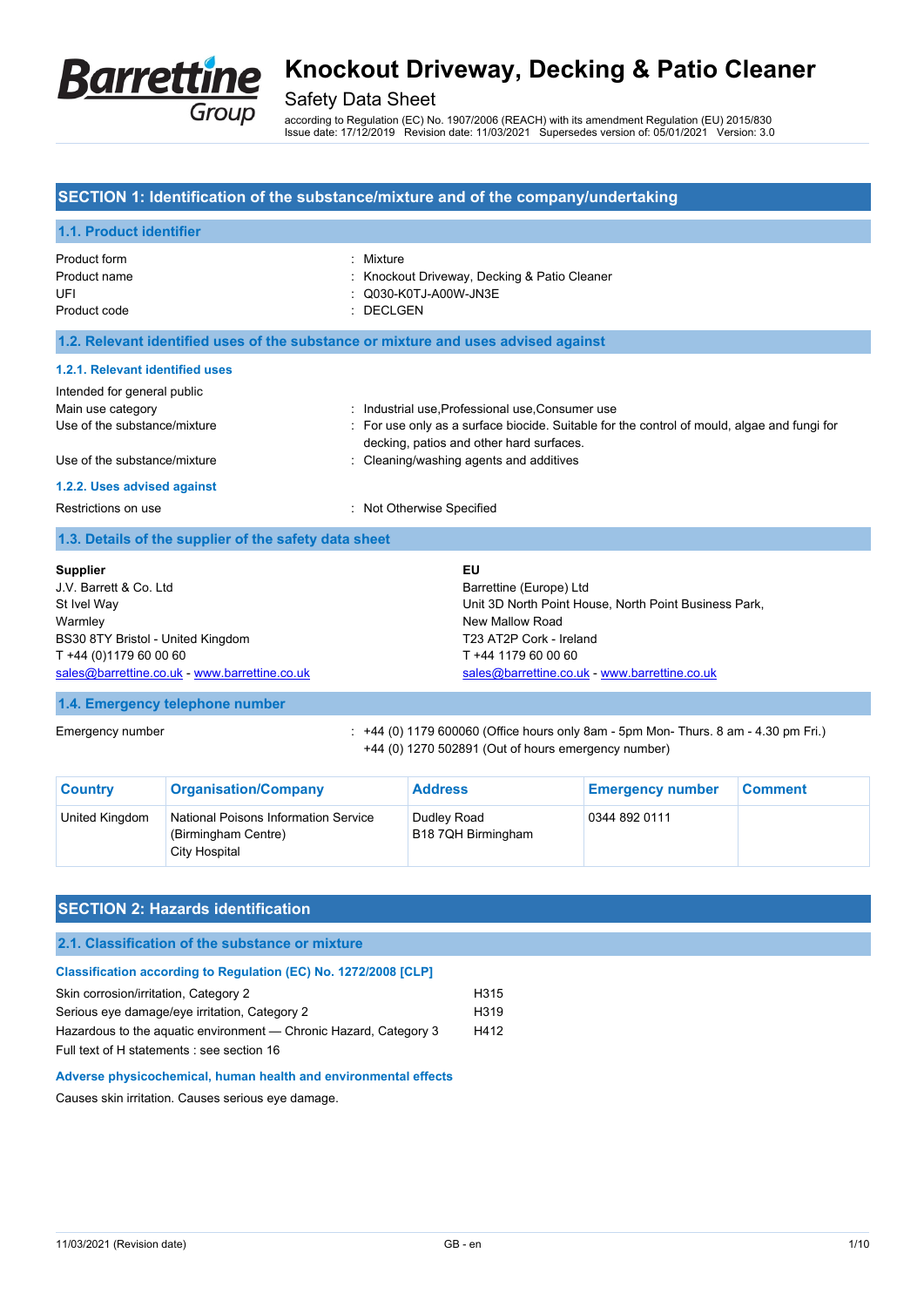## Safety Data Sheet

according to Regulation (EC) No. 1907/2006 (REACH) with its amendment Regulation (EU) 2015/830

| 2.2. Label elements                                         |                                                                                                                                                                                                                                                                                                                                                                                                                                                                                                                                                                                                                     |
|-------------------------------------------------------------|---------------------------------------------------------------------------------------------------------------------------------------------------------------------------------------------------------------------------------------------------------------------------------------------------------------------------------------------------------------------------------------------------------------------------------------------------------------------------------------------------------------------------------------------------------------------------------------------------------------------|
| Labelling according to Regulation (EC) No. 1272/2008 [CLP]  |                                                                                                                                                                                                                                                                                                                                                                                                                                                                                                                                                                                                                     |
| Hazard pictograms (CLP)                                     | GHS07                                                                                                                                                                                                                                                                                                                                                                                                                                                                                                                                                                                                               |
| Signal word (CLP)                                           | : Warning                                                                                                                                                                                                                                                                                                                                                                                                                                                                                                                                                                                                           |
| Hazard statements (CLP)                                     | : H315 - Causes skin irritation.<br>H319 - Causes serious eye irritation.<br>H412 - Harmful to aquatic life with long lasting effects.                                                                                                                                                                                                                                                                                                                                                                                                                                                                              |
| Precautionary statements (CLP)<br>Child-resistant fastening | : P101 - If medical advice is needed, have product container or label at hand.<br>P102 - Keep out of reach of children.<br>P264 - Wash hands thoroughly after handling.<br>P280 - Wear protective gloves, protective clothing, eye protection, face protection.<br>P305+P351+P338 - IF IN EYES: Rinse cautiously with water for several minutes. Remove<br>contact lenses, if present and easy to do. Continue rinsing.<br>P501 - Dispose of contents, container to hazardous or special waste collection point, in<br>accordance with local, regional, national and/or international regulation.<br>Not applicable |
| Tactile warning                                             | : Not applicable                                                                                                                                                                                                                                                                                                                                                                                                                                                                                                                                                                                                    |
| 2.3. Other hazards                                          |                                                                                                                                                                                                                                                                                                                                                                                                                                                                                                                                                                                                                     |

No additional information available

### **SECTION 3: Composition/information on ingredients**

### **3.1. Substances**

#### Not applicable

### **3.2. Mixtures**

| <b>Name</b>                             | <b>Product identifier</b>                           | $\frac{9}{6}$  | <b>Classification according to</b><br><b>Regulation (EC) No. 1272/2008</b><br>[CLP]                                             |
|-----------------------------------------|-----------------------------------------------------|----------------|---------------------------------------------------------------------------------------------------------------------------------|
| C <sub>12</sub> -14 ADBAC               | EC-No.: 939-350-2<br>REACH-no: 01-2119970550-<br>39 | $\geq 1 - < 3$ | Acute Tox. 4 (Oral), H302<br>Skin Corr. 1B, H314<br>Eye Dam. 1, H318<br>Aquatic Acute 1, H400 (M=10)<br>Aquatic Chronic 1, H410 |
| Alcohols, C9-11 ethoxylated, $< 2.5$ EO | CAS-No.: 68439-46-3<br>EC-No.: 614-482-0            | $\geq 1$       | Eye Dam. 1, H318                                                                                                                |

Full text of H-statements: see section 16

| <b>SECTION 4: First aid measures</b>   |                                                                                                                                                         |  |
|----------------------------------------|---------------------------------------------------------------------------------------------------------------------------------------------------------|--|
| 4.1. Description of first aid measures |                                                                                                                                                         |  |
| First-aid measures after inhalation    | : Remove person to fresh air and keep comfortable for breathing.                                                                                        |  |
| First-aid measures after skin contact  | : Wash skin with plenty of water. Take off contaminated clothing. If skin irritation occurs: Get<br>medical advice/attention.                           |  |
| First-aid measures after eye contact   | : Rinse cautiously with water for several minutes. Remove contact lenses, if present and easy<br>to do. Continue rinsing. Call a physician immediately. |  |
| First-aid measures after ingestion     | : Call a poison center or a doctor if you feel unwell.                                                                                                  |  |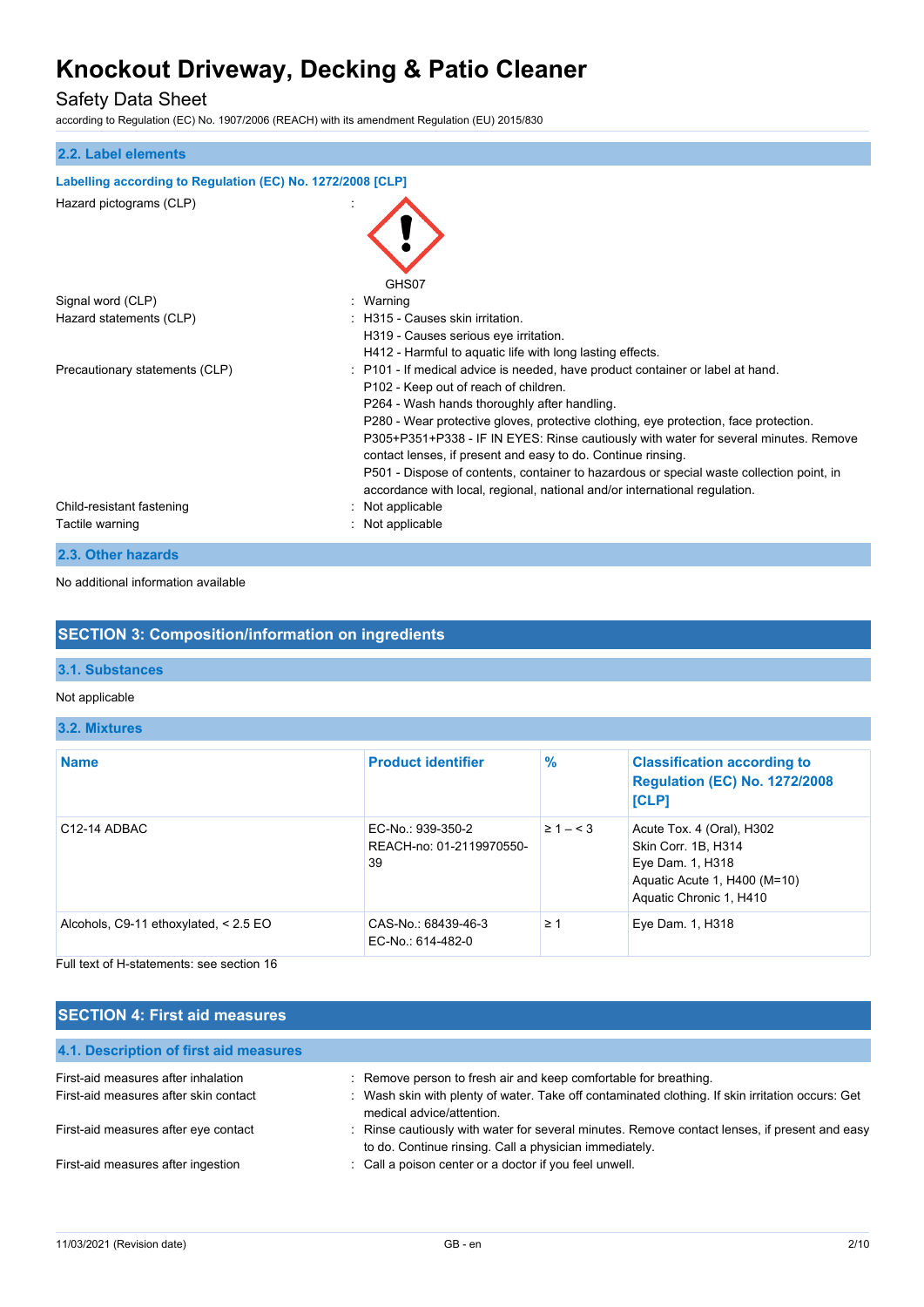## Safety Data Sheet

according to Regulation (EC) No. 1907/2006 (REACH) with its amendment Regulation (EU) 2015/830

| 4.2. Most important symptoms and effects, both acute and delayed                |                                                |  |
|---------------------------------------------------------------------------------|------------------------------------------------|--|
| Symptoms/effects after inhalation                                               | : May cause respiratory irritation.            |  |
| Symptoms/effects after skin contact                                             | Irritation.                                    |  |
| Symptoms/effects after eye contact                                              | : Serious damage to eyes.                      |  |
| Symptoms/effects after ingestion                                                | : May cause irritation to the digestive tract. |  |
|                                                                                 |                                                |  |
| 4.3. Indication of any immediate medical attention and special treatment needed |                                                |  |

Treat symptomatically.

## **SECTION 5: Firefighting measures**

| 5.1. Extinguishing media                                   |                                                                                                                                             |  |
|------------------------------------------------------------|---------------------------------------------------------------------------------------------------------------------------------------------|--|
| Suitable extinguishing media                               | Water spray. Dry powder. Foam. Carbon dioxide.<br>÷.                                                                                        |  |
| 5.2. Special hazards arising from the substance or mixture |                                                                                                                                             |  |
| Hazardous decomposition products in case of fire           | : Toxic fumes may be released.                                                                                                              |  |
| 5.3. Advice for firefighters                               |                                                                                                                                             |  |
| Protection during firefighting                             | : Do not attempt to take action without suitable protective equipment. Self-contained<br>breathing apparatus. Complete protective clothing. |  |

| <b>SECTION 6: Accidental release measures</b>                            |                                                                                                                                                                |  |
|--------------------------------------------------------------------------|----------------------------------------------------------------------------------------------------------------------------------------------------------------|--|
|                                                                          |                                                                                                                                                                |  |
| 6.1. Personal precautions, protective equipment and emergency procedures |                                                                                                                                                                |  |
| 6.1.1. For non-emergency personnel                                       |                                                                                                                                                                |  |
| Emergency procedures                                                     | : Ventilate spillage area. Avoid contact with skin and eyes.                                                                                                   |  |
| 6.1.2. For emergency responders                                          |                                                                                                                                                                |  |
| Protective equipment                                                     | : Do not attempt to take action without suitable protective equipment. For further information<br>refer to section 8: "Exposure controls/personal protection". |  |
| <b>6.2. Environmental precautions</b>                                    |                                                                                                                                                                |  |
| Avoid release to the environment.                                        |                                                                                                                                                                |  |
| 6.3. Methods and material for containment and cleaning up                |                                                                                                                                                                |  |
| Methods for cleaning up<br>Other information                             | Take up liquid spill into absorbent material.<br>Dispose of materials or solid residues at an authorised site.                                                 |  |
| 6.4. Reference to other sections                                         |                                                                                                                                                                |  |

For further information refer to section 13.

| <b>SECTION 7: Handling and storage</b>                            |                                                                                                                                               |
|-------------------------------------------------------------------|-----------------------------------------------------------------------------------------------------------------------------------------------|
| 7.1. Precautions for safe handling                                |                                                                                                                                               |
| Precautions for safe handling                                     | Ensure good ventilation of the work station. Avoid contact with skin and eyes. Wear<br>personal protective equipment.                         |
| Hygiene measures                                                  | Wash contaminated clothing before reuse. Do not eat, drink or smoke when using this<br>product. Always wash hands after handling the product. |
| 7.2. Conditions for safe storage, including any incompatibilities |                                                                                                                                               |

Storage conditions **Storage conditions** : Store in a well-ventilated place. Keep cool.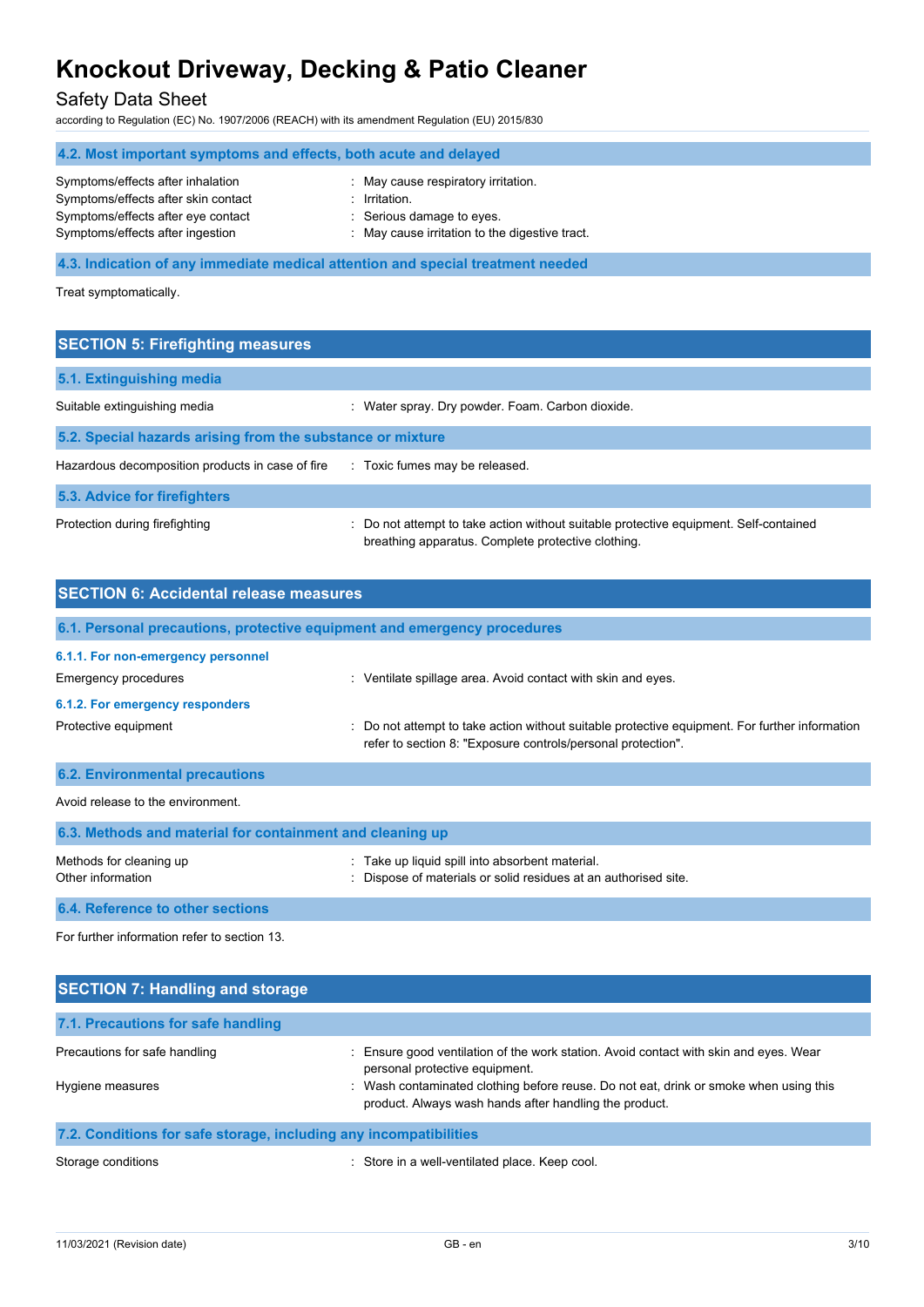### Safety Data Sheet

according to Regulation (EC) No. 1907/2006 (REACH) with its amendment Regulation (EU) 2015/830

#### **7.3. Specific end use(s)**

No additional information available

### **SECTION 8: Exposure controls/personal protection**

#### **8.1. Control parameters**

**8.1.1. National occupational exposure and biological limit values**

No additional information available

#### **8.1.2. Recommended monitoring procedures**

No additional information available

#### **8.1.3. Air contaminants formed**

No additional information available

#### **8.1.4. DNEL and PNEC**

No additional information available

#### **8.1.5. Control banding**

No additional information available

### **8.2. Exposure controls**

#### **8.2.1. Appropriate engineering controls**

**Appropriate engineering controls:**

Ensure good ventilation of the work station.

#### **8.2.2. Personal protection equipment**

#### **Personal protective equipment:**

Personal protective equipment for the body should be selected based on the task being performed and the risks involved and should be approved by a specialist before handling this product.

#### **Personal protective equipment symbol(s):**



#### **8.2.2.1. Eye and face protection**

**Eye protection:** Safety glasses

#### **8.2.2.2. Skin protection**

**Skin and body protection:** Wear suitable protective clothing

#### **8.2.2.3. Respiratory protection**

#### **Respiratory protection:** In case of insufficient ventilation, wear suitable respiratory equipment

**8.2.2.4. Thermal hazards**

No additional information available

#### **8.2.3. Environmental exposure controls**

#### **Environmental exposure controls:**

Avoid release to the environment.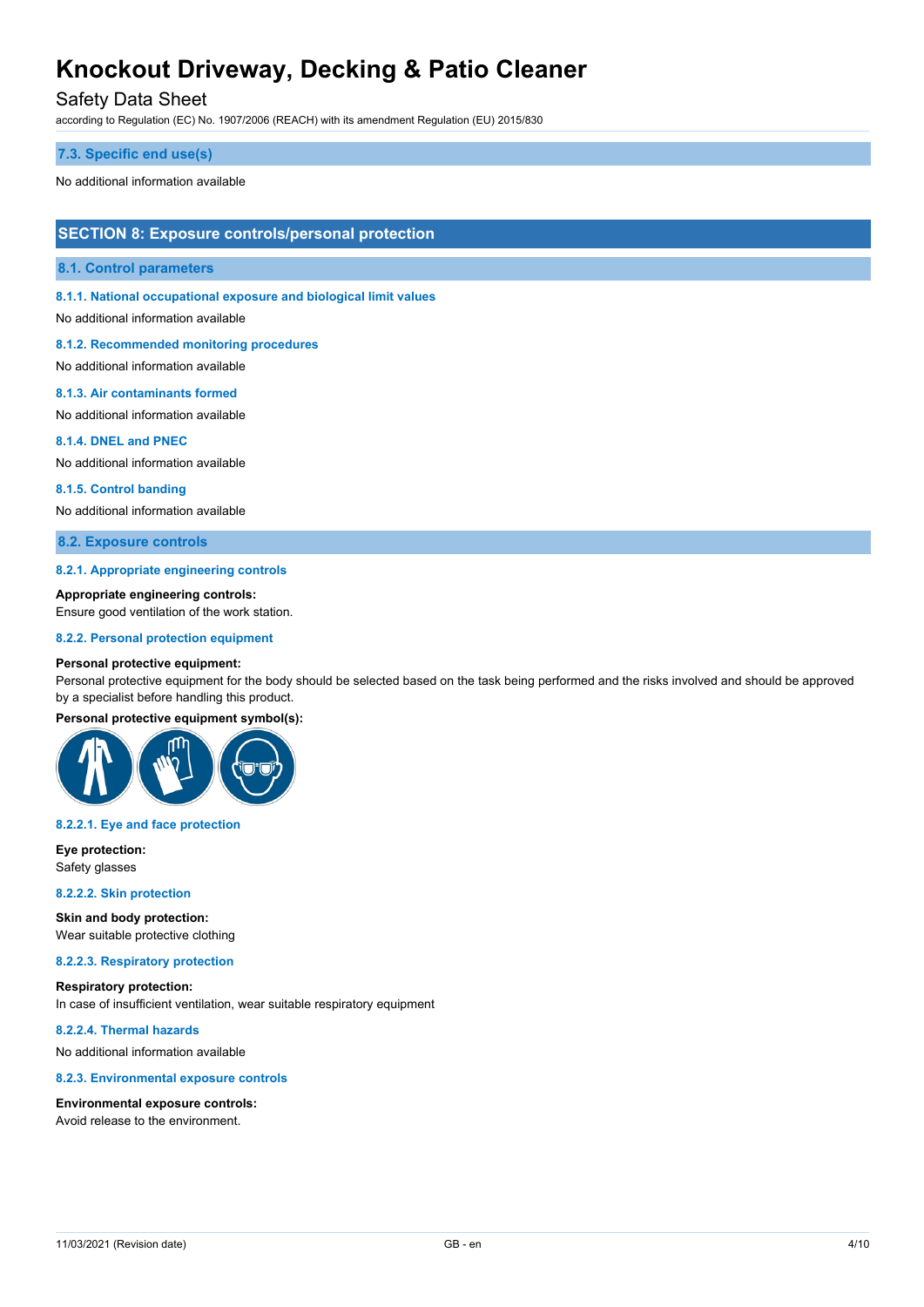## Safety Data Sheet

according to Regulation (EC) No. 1907/2006 (REACH) with its amendment Regulation (EU) 2015/830

| <b>SECTION 9: Physical and chemical properties</b>         |                    |  |
|------------------------------------------------------------|--------------------|--|
| 9.1. Information on basic physical and chemical properties |                    |  |
| Physical state                                             | : Liquid           |  |
| Colour                                                     | clear. Colourless. |  |
| Odour                                                      | characteristic.    |  |
| Odour threshold                                            | No data available  |  |
| pH                                                         | : 10               |  |
| Relative evaporation rate (butylacetate=1)                 | No data available  |  |
| Melting point                                              | Not applicable     |  |
| Freezing point                                             | No data available  |  |
| Boiling point                                              | No data available  |  |
| Flash point                                                | >60 °C             |  |
| Auto-ignition temperature                                  | No data available  |  |
| Decomposition temperature                                  | No data available  |  |
| Flammability (solid, gas)                                  | Not applicable     |  |
| Vapour pressure                                            | No data available  |  |
| Relative vapour density at 20 °C                           | No data available  |  |
| Relative density                                           | No data available  |  |
| Solubility                                                 | Soluble in water.  |  |
| Partition coefficient n-octanol/water (Log Pow)            | No data available  |  |
| Viscosity, kinematic                                       | No data available  |  |
| Viscosity, dynamic                                         | No data available  |  |
| <b>Explosive properties</b>                                | No data available  |  |
| Oxidising properties                                       | No data available  |  |
| <b>Explosive limits</b>                                    | No data available  |  |

#### **9.2. Other information**

No additional information available

### **SECTION 10: Stability and reactivity**

#### **10.1. Reactivity**

The product is non-reactive under normal conditions of use, storage and transport.

#### **10.2. Chemical stability**

Stable under normal conditions.

**10.3. Possibility of hazardous reactions**

No dangerous reactions known under normal conditions of use.

#### **10.4. Conditions to avoid**

None under recommended storage and handling conditions (see section 7).

**10.5. Incompatible materials**

No additional information available

**10.6. Hazardous decomposition products**

Under normal conditions of storage and use, hazardous decomposition products should not be produced.

| <b>SECTION 11: Toxicological information</b>                                    |                                                          |  |  |
|---------------------------------------------------------------------------------|----------------------------------------------------------|--|--|
| 11.1. Information on toxicological effects                                      |                                                          |  |  |
| Acute toxicity (oral)<br>Acute toxicity (dermal)<br>Acute toxicity (inhalation) | : Not classified<br>: Not classified<br>: Not classified |  |  |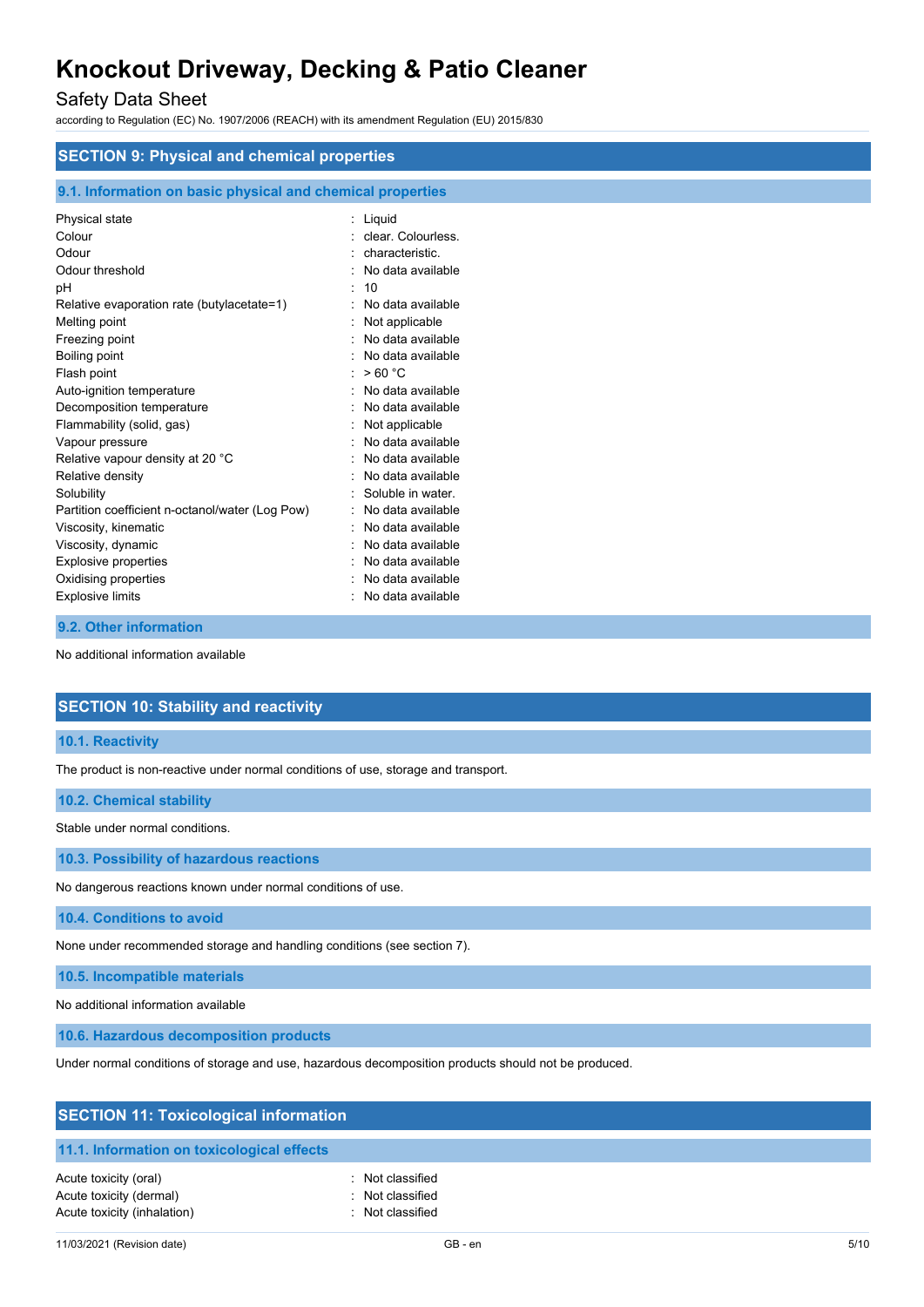## Safety Data Sheet

according to Regulation (EC) No. 1907/2006 (REACH) with its amendment Regulation (EU) 2015/830

| <b>C12-14 ADBAC</b>                                |                                                                                                                                           |  |
|----------------------------------------------------|-------------------------------------------------------------------------------------------------------------------------------------------|--|
| LD50 dermal rabbit                                 | 3412.5 mg/kg bodyweight Animal: rabbit, Guideline: EPA OPPTS 870.1200 (Acute Dermal<br>Toxicity)                                          |  |
| Alcohols, C9-11 ethoxylated, < 2.5 EO (68439-46-3) |                                                                                                                                           |  |
| LD50 dermal rat                                    | > 2000 mg/kg bodyweight Animal: rat, Guideline: OECD Guideline 402 (Acute Dermal<br>Toxicity)                                             |  |
| LC50 Inhalation - Rat                              | > 1.6 mg/l air Animal: rat, Guideline: OECD Guideline 403 (Acute Inhalation Toxicity)                                                     |  |
| Skin corrosion/irritation                          | Causes skin irritation.                                                                                                                   |  |
| Serious eye damage/irritation                      | pH: 10<br>: Causes serious eye irritation.<br>pH: 10                                                                                      |  |
| Respiratory or skin sensitisation                  | Not classified                                                                                                                            |  |
| Germ cell mutagenicity                             | : Not classified                                                                                                                          |  |
| Carcinogenicity                                    | Not classified                                                                                                                            |  |
| Reproductive toxicity                              | Not classified                                                                                                                            |  |
| STOT-single exposure                               | Not classified                                                                                                                            |  |
| STOT-repeated exposure                             | Not classified                                                                                                                            |  |
| <b>C12-14 ADBAC</b>                                |                                                                                                                                           |  |
| NOAEL (subchronic, oral, animal/male, 90 days)     | 50 mg/kg bodyweight Animal: dog, Animal sex: male, Guideline: OECD Guideline 409<br>(Repeated Dose 90-Day Oral Toxicity in Non-Rodents)   |  |
| NOAEL (subchronic, oral, animal/female, 90 days)   | 45 mg/kg bodyweight Animal: dog, Animal sex: female, Guideline: OECD Guideline 409<br>(Repeated Dose 90-Day Oral Toxicity in Non-Rodents) |  |
| Alcohols, C9-11 ethoxylated, < 2.5 EO (68439-46-3) |                                                                                                                                           |  |
| NOAEL (oral, rat, 90 days)                         | $\geq$ 500 mg/kg bodyweight Animal: rat, Guideline: OECD Guideline 408 (Repeated Dose 90-<br>Day Oral Toxicity in Rodents)                |  |
| Aspiration hazard                                  | Not classified                                                                                                                            |  |

## **SECTION 12: Ecological information**

| 12.1. Toxicity |  |  |
|----------------|--|--|
|                |  |  |
|                |  |  |

| Ecology - general<br>Hazardous to the aquatic environment, short-term<br>(acute)<br>Hazardous to the aquatic environment, long-term<br>(chronic)<br>Not rapidly degradable | The product is not considered harmful to aquatic organisms nor to cause long-term adverse<br>effects in the environment.<br>: Not classified<br>: Harmful to aquatic life with long lasting effects. |
|----------------------------------------------------------------------------------------------------------------------------------------------------------------------------|------------------------------------------------------------------------------------------------------------------------------------------------------------------------------------------------------|
| <b>C12-14 ADBAC</b>                                                                                                                                                        |                                                                                                                                                                                                      |
| LC50 - Fish [1]                                                                                                                                                            | 1.7 mg/l Test organisms (species): Cyprinodon variegatus                                                                                                                                             |
| LC50 - Fish [2]                                                                                                                                                            | 1.28 mg/l Test organisms (species): Cyprinodon variegatus                                                                                                                                            |
| EC50 72h - Algae [1]                                                                                                                                                       | 0.26 mg/l Test organisms (species): Skeletonema costatum                                                                                                                                             |
| Alcohols, C9-11 ethoxylated, < 2.5 EO (68439-46-3)                                                                                                                         |                                                                                                                                                                                                      |
| LC50 - Fish [1]                                                                                                                                                            | 5 – 7 mg/l Test organisms (species): Oncorhynchus mykiss (previous name: Salmo<br>gairdneri)                                                                                                         |
| EC50 - Crustacea [1]                                                                                                                                                       | 2.5 mg/l Test organisms (species): Daphnia magna                                                                                                                                                     |
| EC50 96h - Algae [1]                                                                                                                                                       | 1.4 mg/l Test organisms (species): Pseudokirchneriella subcapitata (previous names:<br>Raphidocelis subcapitata, Selenastrum capricornutum)                                                          |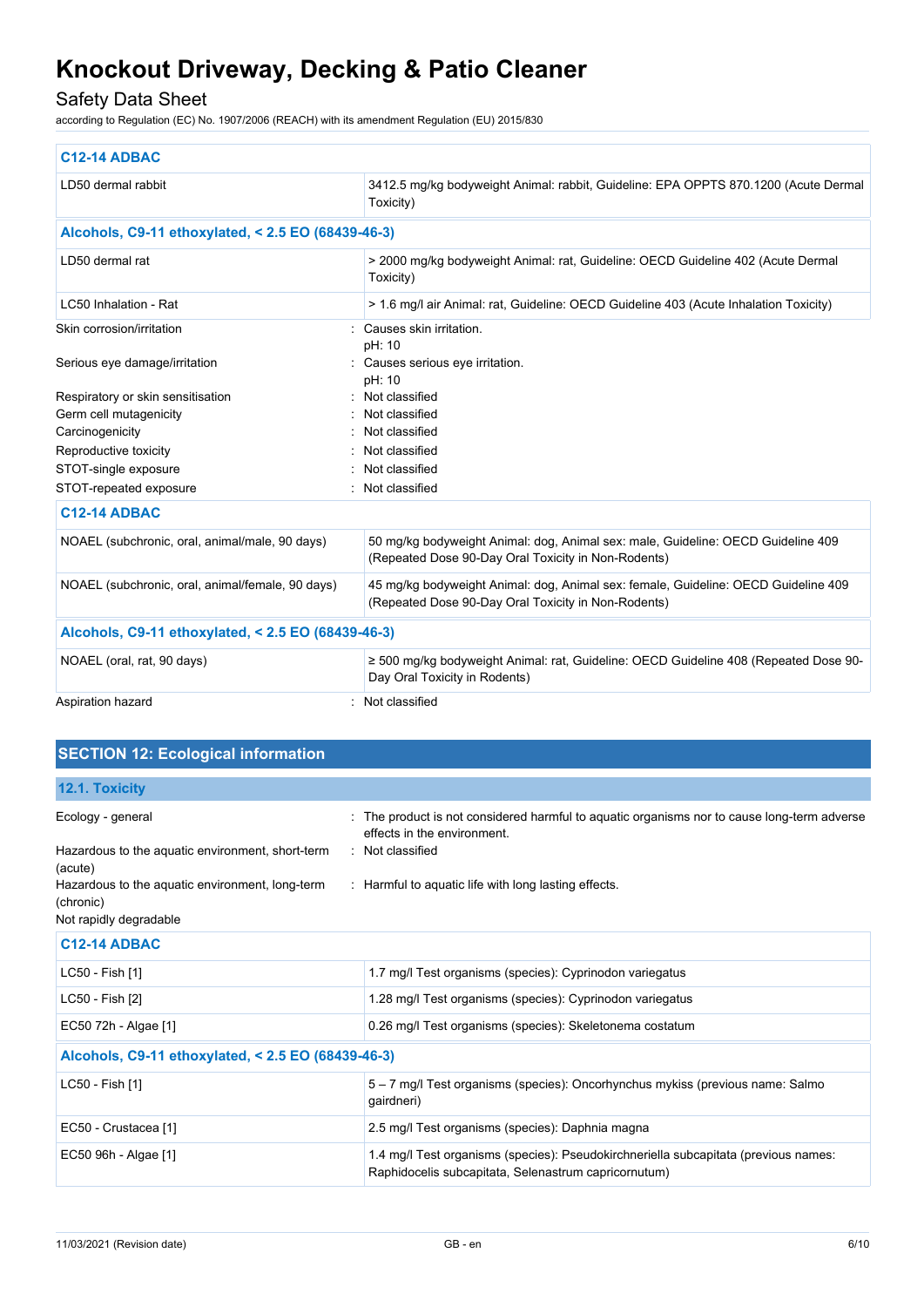## Safety Data Sheet

according to Regulation (EC) No. 1907/2006 (REACH) with its amendment Regulation (EU) 2015/830

| 12.2. Persistence and degradability      |  |  |
|------------------------------------------|--|--|
| No additional information available      |  |  |
| 12.3. Bioaccumulative potential          |  |  |
| No additional information available      |  |  |
| 12.4. Mobility in soil                   |  |  |
| No additional information available      |  |  |
| 12.5. Results of PBT and vPvB assessment |  |  |
| No additional information available      |  |  |
| 12.6. Other adverse effects              |  |  |

No additional information available

| <b>SECTION 13: Disposal considerations</b> |
|--------------------------------------------|
| 13.1. Waste treatment methods              |

Waste treatment methods : Dispose of contents/container in accordance with licensed collector's sorting instructions.

### **SECTION 14: Transport information**

| In accordance with ADR / IMDG / IATA / ADN / RID |               |               |               |               |
|--------------------------------------------------|---------------|---------------|---------------|---------------|
| <b>ADR</b>                                       | <b>IMDG</b>   | <b>IATA</b>   | <b>ADN</b>    | <b>RID</b>    |
| 14.1. UN number                                  |               |               |               |               |
| Not regulated                                    | Not regulated | Not regulated | Not regulated | Not regulated |
| 14.2. UN proper shipping name                    |               |               |               |               |
| Not regulated                                    | Not regulated | Not regulated | Not regulated | Not regulated |
| 14.3. Transport hazard class(es)                 |               |               |               |               |
| Not regulated                                    | Not regulated | Not regulated | Not regulated | Not regulated |
| 14.4. Packing group                              |               |               |               |               |
| Not regulated                                    | Not regulated | Not regulated | Not regulated | Not regulated |
| <b>14.5. Environmental hazards</b>               |               |               |               |               |
| Not regulated                                    | Not regulated | Not regulated | Not regulated | Not regulated |
| No supplementary information available           |               |               |               |               |

**14.6. Special precautions for user**

**Overland transport** Not regulated

**Transport by sea** Not regulated

**Air transport** Not regulated

**Inland waterway transport** Not regulated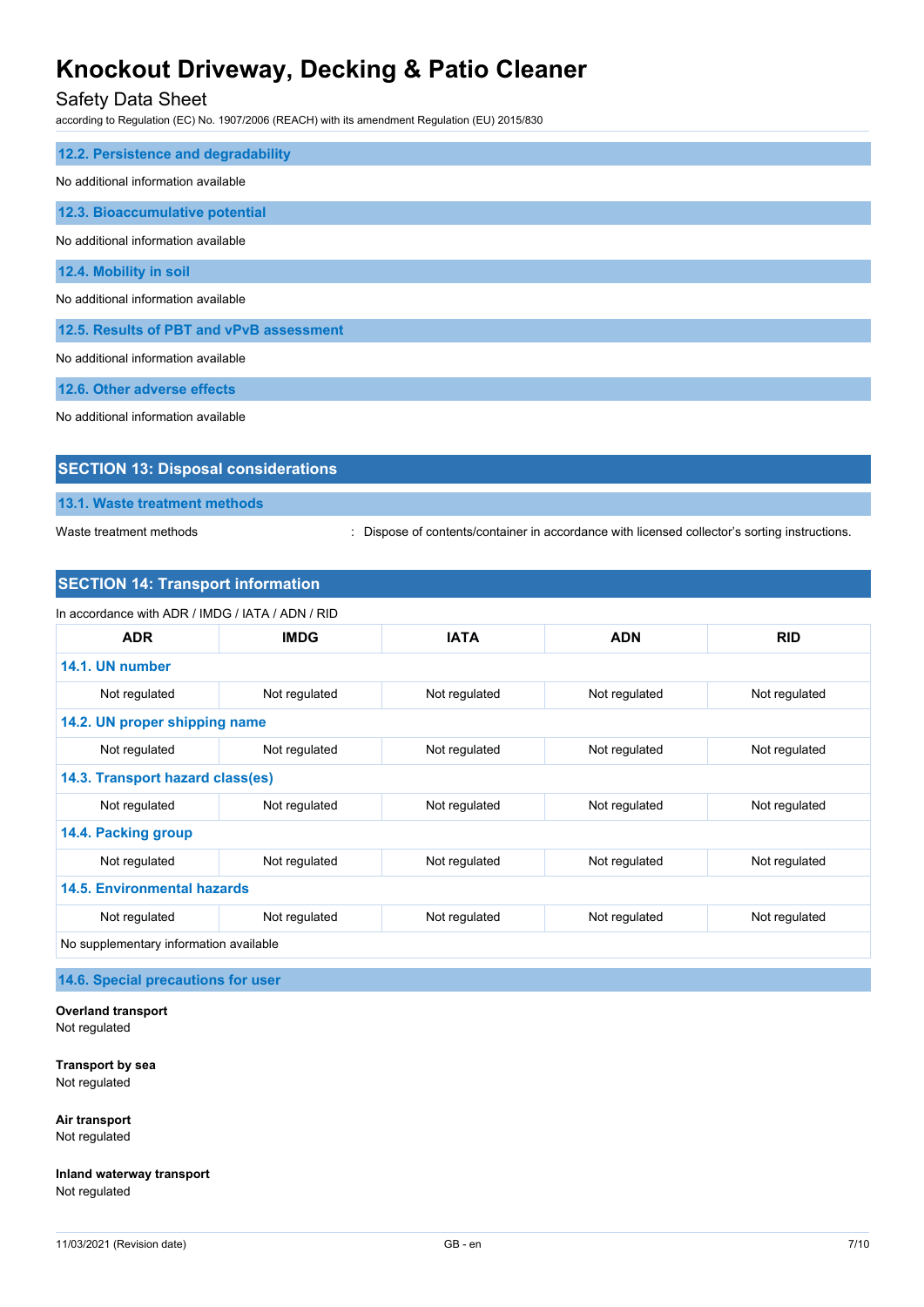## Safety Data Sheet

according to Regulation (EC) No. 1907/2006 (REACH) with its amendment Regulation (EU) 2015/830

#### **Rail transport**

Not regulated

**14.7. Transport in bulk according to Annex II of Marpol and the IBC Code**

Not applicable

## **SECTION 15: Regulatory information**

**15.1. Safety, health and environmental regulations/legislation specific for the substance or mixture**

#### **15.1.1. EU-Regulations**

Contains no REACH substances with Annex XVII restrictions

Contains no substance on the REACH candidate list

Contains no REACH Annex XIV substances

Contains no substance subject to Regulation (EU) No 649/2012 of the European Parliament and of the Council of 4 July 2012 concerning the export and import of hazardous chemicals.

Contains no substance subject to Regulation (EU) No 2019/1021 of the European Parliament and of the Council of 20 June 2019 on persistent organic pollutants

#### **15.1.2. National regulations**

**United Kingdom**

British National Regulations **in the State of State 1978**.

**15.2. Chemical safety assessment**

No chemical safety assessment has been carried out

## **SECTION 16: Other information**

#### **Indication of changes:**

New format.

| <b>Indication of changes</b> |                                                                    |               |                 |
|------------------------------|--------------------------------------------------------------------|---------------|-----------------|
| <b>Section</b>               | <b>Changed item</b>                                                | <b>Change</b> | <b>Comments</b> |
|                              | Supersedes version of                                              | Modified      |                 |
|                              | Revision date                                                      | Modified      |                 |
| 2.1                          | Classification according to Regulation (EC)<br>No. 1272/2008 [CLP] | Modified      |                 |
| 2.2                          | Signal word (CLP)                                                  | Modified      |                 |
| 2.2                          | Hazard pictograms (CLP)                                            | Modified      |                 |
| 2.2                          | Precautionary statements (CLP)                                     | Modified      |                 |
| 2.2                          | Hazard statements (CLP)                                            | Modified      |                 |

| <b>Abbreviations and acronyms</b> |                                                                                                 |  |
|-----------------------------------|-------------------------------------------------------------------------------------------------|--|
| <b>ADN</b>                        | European Agreement concerning the International Carriage of Dangerous Goods by Inland Waterways |  |
| ADR.                              | European Agreement concerning the International Carriage of Dangerous Goods by Road             |  |
| ATE                               | <b>Acute Toxicity Estimate</b>                                                                  |  |
| <b>BCF</b>                        | Bioconcentration factor                                                                         |  |
| <b>BLV</b>                        | <b>Biological limit value</b>                                                                   |  |
| <b>BOD</b>                        | Biochemical oxygen demand (BOD)                                                                 |  |
| <b>COD</b>                        | Chemical oxygen demand (COD)                                                                    |  |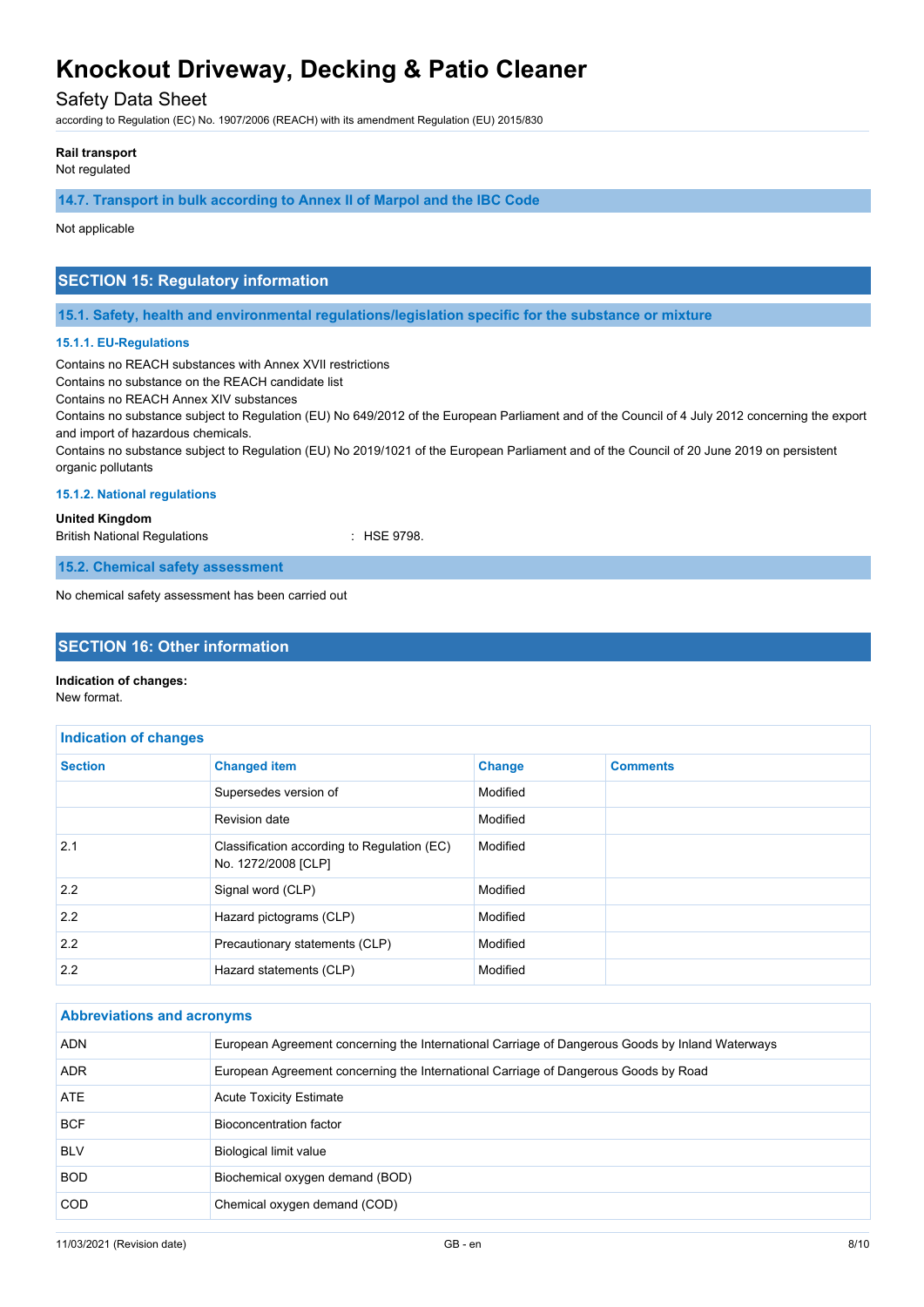## Safety Data Sheet

according to Regulation (EC) No. 1907/2006 (REACH) with its amendment Regulation (EU) 2015/830

| <b>Abbreviations and acronyms</b> |                                                                              |  |
|-----------------------------------|------------------------------------------------------------------------------|--|
| <b>DMEL</b>                       | <b>Derived Minimal Effect level</b>                                          |  |
| <b>DNEL</b>                       | Derived-No Effect Level                                                      |  |
| EC-No.                            | European Community number                                                    |  |
| <b>EC50</b>                       | Median effective concentration                                               |  |
| EN                                | European Standard                                                            |  |
| <b>IARC</b>                       | International Agency for Research on Cancer                                  |  |
| <b>IATA</b>                       | International Air Transport Association                                      |  |
| <b>IMDG</b>                       | International Maritime Dangerous Goods                                       |  |
| <b>LC50</b>                       | Median lethal concentration                                                  |  |
| LD <sub>50</sub>                  | Median lethal dose                                                           |  |
| <b>LOAEL</b>                      | Lowest Observed Adverse Effect Level                                         |  |
| <b>NOAEC</b>                      | No-Observed Adverse Effect Concentration                                     |  |
| <b>NOAEL</b>                      | No-Observed Adverse Effect Level                                             |  |
| <b>NOEC</b>                       | No-Observed Effect Concentration                                             |  |
| OECD                              | Organisation for Economic Co-operation and Development                       |  |
| OEL                               | Occupational Exposure Limit                                                  |  |
| <b>PBT</b>                        | <b>Persistent Bioaccumulative Toxic</b>                                      |  |
| <b>PNEC</b>                       | Predicted No-Effect Concentration                                            |  |
| <b>RID</b>                        | Regulations concerning the International Carriage of Dangerous Goods by Rail |  |
| <b>SDS</b>                        | Safety Data Sheet                                                            |  |
| <b>STP</b>                        | Sewage treatment plant                                                       |  |
| ThOD                              | Theoretical oxygen demand (ThOD)                                             |  |
| <b>TLM</b>                        | Median Tolerance Limit                                                       |  |
| <b>VOC</b>                        | Volatile Organic Compounds                                                   |  |
| CAS-No.                           | <b>Chemical Abstract Service number</b>                                      |  |
| NOS.                              | Not Otherwise Specified                                                      |  |
| vPvB                              | Very Persistent and Very Bioaccumulative                                     |  |
| <b>ED</b>                         | Endocrine disrupting properties                                              |  |

## **Full text of H- and EUH-statements** Acute Tox. 4 (Oral) Acute toxicity (oral), Category 4 Aquatic Acute 1 Hazardous to the aquatic environment - Acute Hazard, Category 1 Aquatic Chronic 1 Hazardous to the aquatic environment - Chronic Hazard, Category 1 Eye Dam. 1 Serious eye damage/eye irritation, Category 1 Skin Corr. 1B Skin corrosion/irritation, Category 1, Sub-Category 1B H302 Harmful if swallowed. H314 Causes severe skin burns and eye damage. H315 Causes skin irritation. H318 Causes serious eye damage.